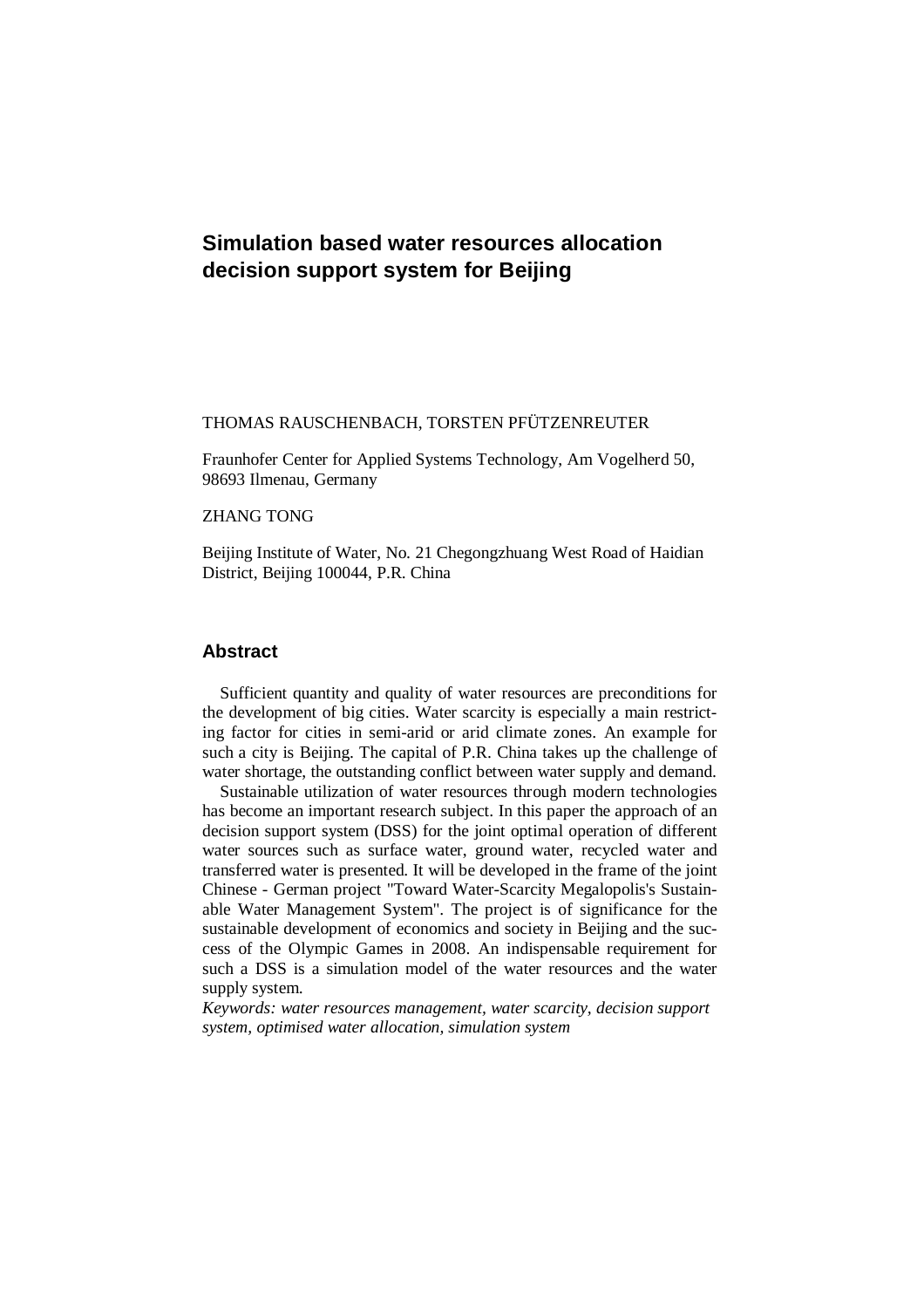### **INTRODUCTION**

Beijing is a fast growing city. For several years the total population has increased steadily as well as the economy has grown very fast. The trend will continue in the future. An increasing demand of several resources, especially water, follows from this development. In connection with the semi-arid climate, these are the causes for the scarcity of the resource water in Beijing. Without consideration of sustainable resources use, the very positive development of the region is endangered.

Central management of all usable water resources for the city is urgently needed. That is why the Beijing Water Authority (BWA) is developing a "Capital Water Resources Allocation Decision Supporting System" to assist in the management of all the water resources of the capital of the People's Republic of China.

The general objectives of the joint Chinese - German project "Toward Water-Scarcity Megalopolis's Sustainable Water Management System" are as follows:

- To build rainfall runoff models for the catchment areas of the most important reservoirs in the Beijing region with the aim to improve precision of runoff forecast.
- To establish water demand prediction models for a large city to solve the problem of water demand prediction under different circumstances.
- To built the joint operation model of multi water resources including surface water, groundwater, recycled water and water diversion as well as to primarily solve the allocation problem of Beijing water resources.
- To primarily establish operation-orientated Beijing water resources integrated allocation decision supporting system (DSS) and provide techniques for water resources management and decision-making.

The project is under the charge of BWA, German Fraunhofer Institute for Information and Data Processing and Fraunhofer Center for Applied Systems Technology. The project will be completed until 2008.

The DSS will realize an optimal allocation of existing water resources such as surface water, ground water, recycled water and transferred water. That means an multiple optimization problem has to be solved (Rauschenbach (2001)). Therefore, a goal function and a simulation model of the water resources as well as of the water supply system are necessary. In the first phase of the project the simulation model of the Beijing water supply system will be developed. Starting point for this development is a rough model for the simulation of the surface and groundwater resources. This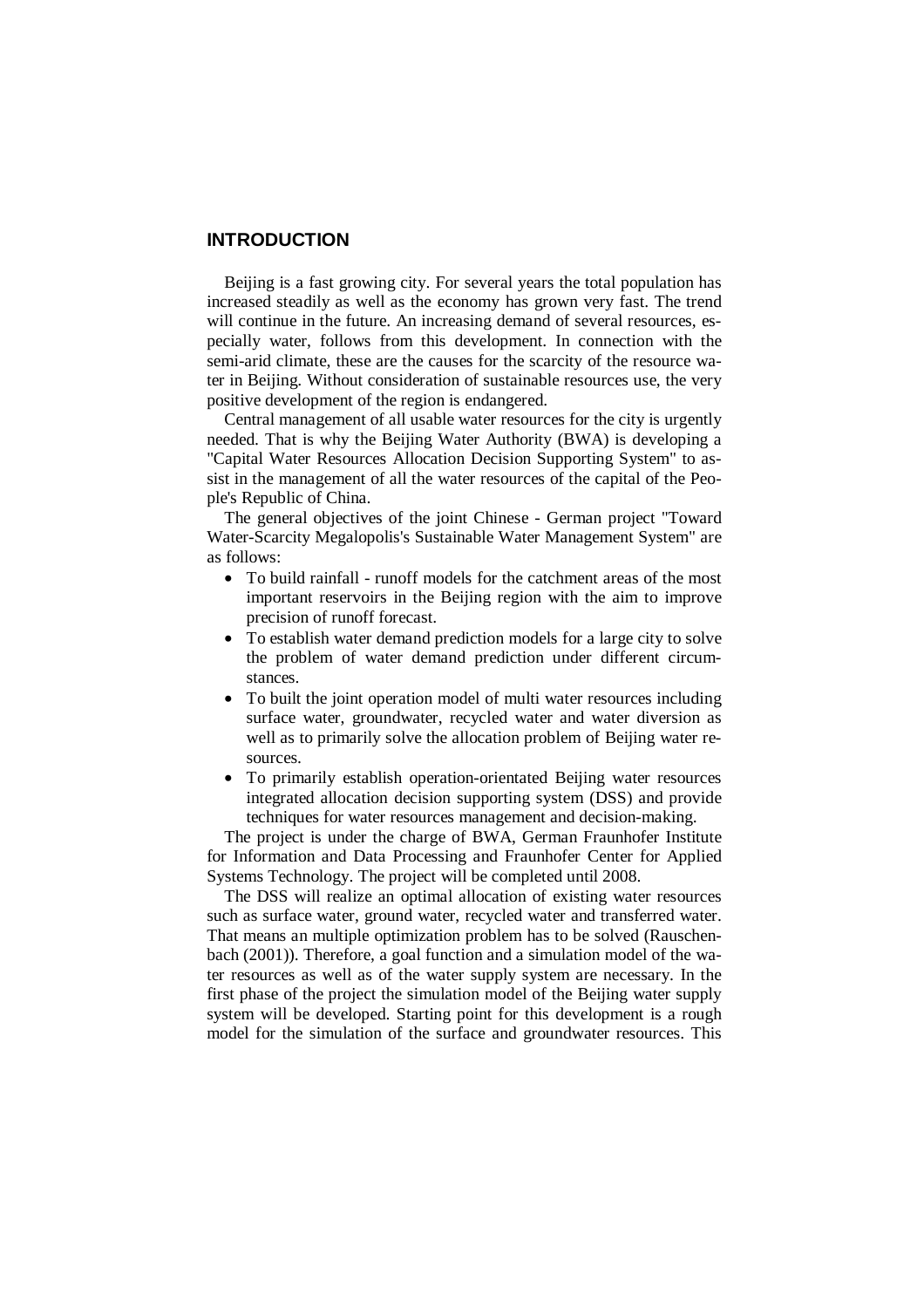model meets the demands for a decision support system with respect to accuracy and simulation speed. The model takes account of

- the Miyun, Guanting, Huairou and Baihebao reservoirs and their catchment areas,
- the groundwater storage,
- the rivers and channels linking the reservoirs to the city and
- the pattern of consumption in households, industry and agriculture.

This paper presents the simulation model and the first experiences with this model as well as a first definition for a goal function for use in the DSS.

#### **STRUCTURE OF DECISION SUPPORT SYSTEM**

The objective of the project is to establish an integrated intelligent water resources allocation decision support system based on GIS. It uses advanced computer and net work technology and it implements a manmachine-interface between decision makers and the system. Fig. 1 shows the logical structure of the DSS which will be developed.



Fig. 1 The logical structure of the "Capital Water Resources Allocation Decision Supporting System"

The DSS is designed as a distributed system, which consists of three layers. These are the basic layer, the application layer (application platform) and the control layer. In the basic layer, the functions for data man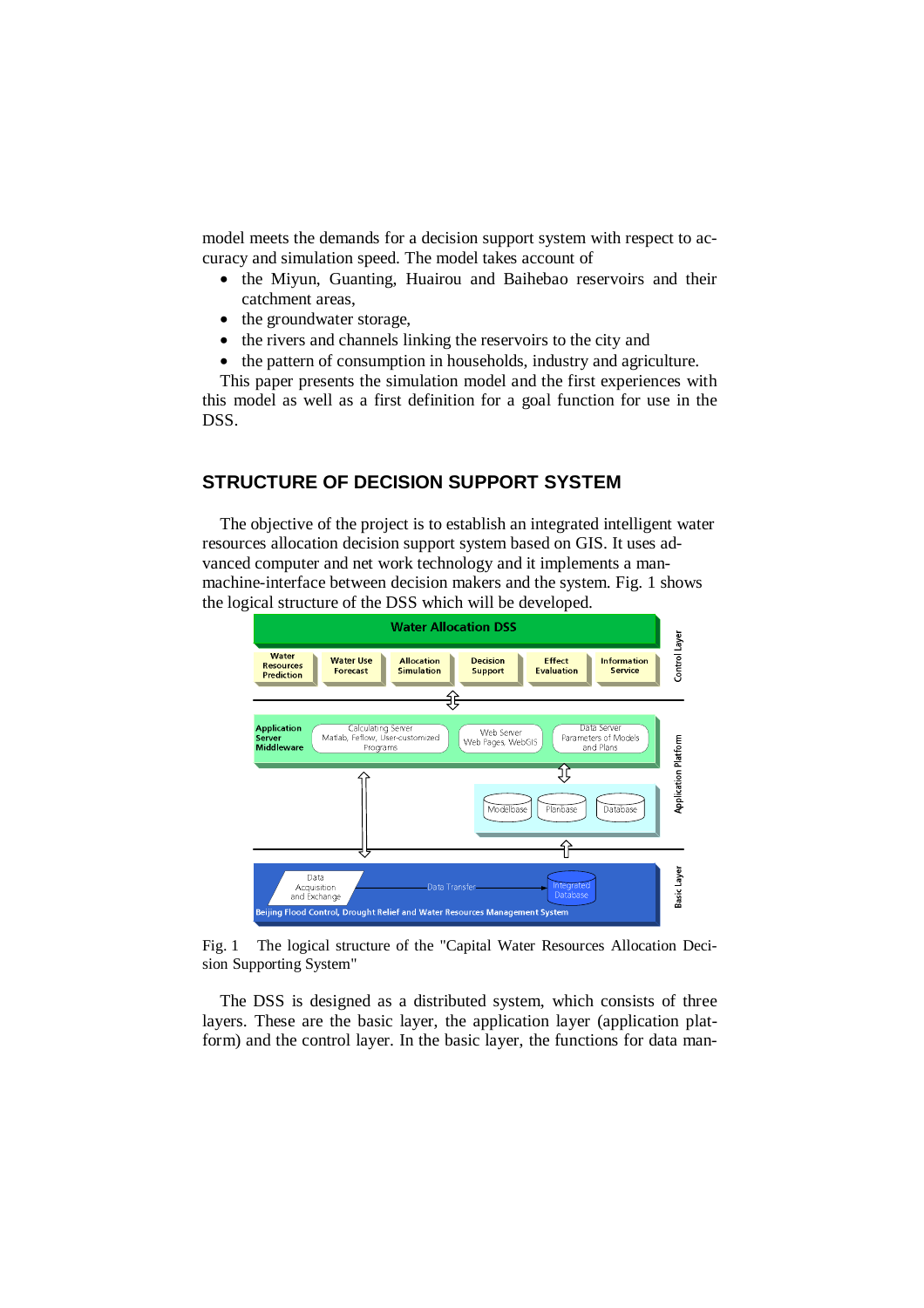agement and data storage are concentrated. The simulation models and the optimization strategies for decision-making are located in the application layer. Man-machine-interface is provided by the control layer. From here, the locally distributed users can access data and simulation results as well as optimization results. Therefore different rights of access can be assigned to the users.

#### **STRUCTURE OF THE WATER SUPPLY SYSTEM**

The structure of the system is shown in Fig. 2. All essential parts of the Beijing water supply system will be considered in the model (BWA (2003)). First, there are the four reservoirs Miyun, Huairou, Baihebao and Guanting. The catchments area models are integrated in this system in order to take into account the precipitation and the evapotranspiration. Further sources are groundwater storages. Secondly there are the water transportation systems such as channels and rivers. Miyun reservoir and Huairou reservoir are connected with Beijing-Miyun water diversion. After that, the water flows in this channel in direction Beijing. The arrows show the directions of water flows. In the simulation model, these arrows describe hydraulic behavior of water flow. Baihebao and Guanting reservoir are connected with tunnel and river Guishui. From Guanting water runs inside the Yongding river water diversion system to Beijing. Existing retention areas for flood control will be considered later in the simulation model.



Fig. 2 Structure of the Beijing water supply system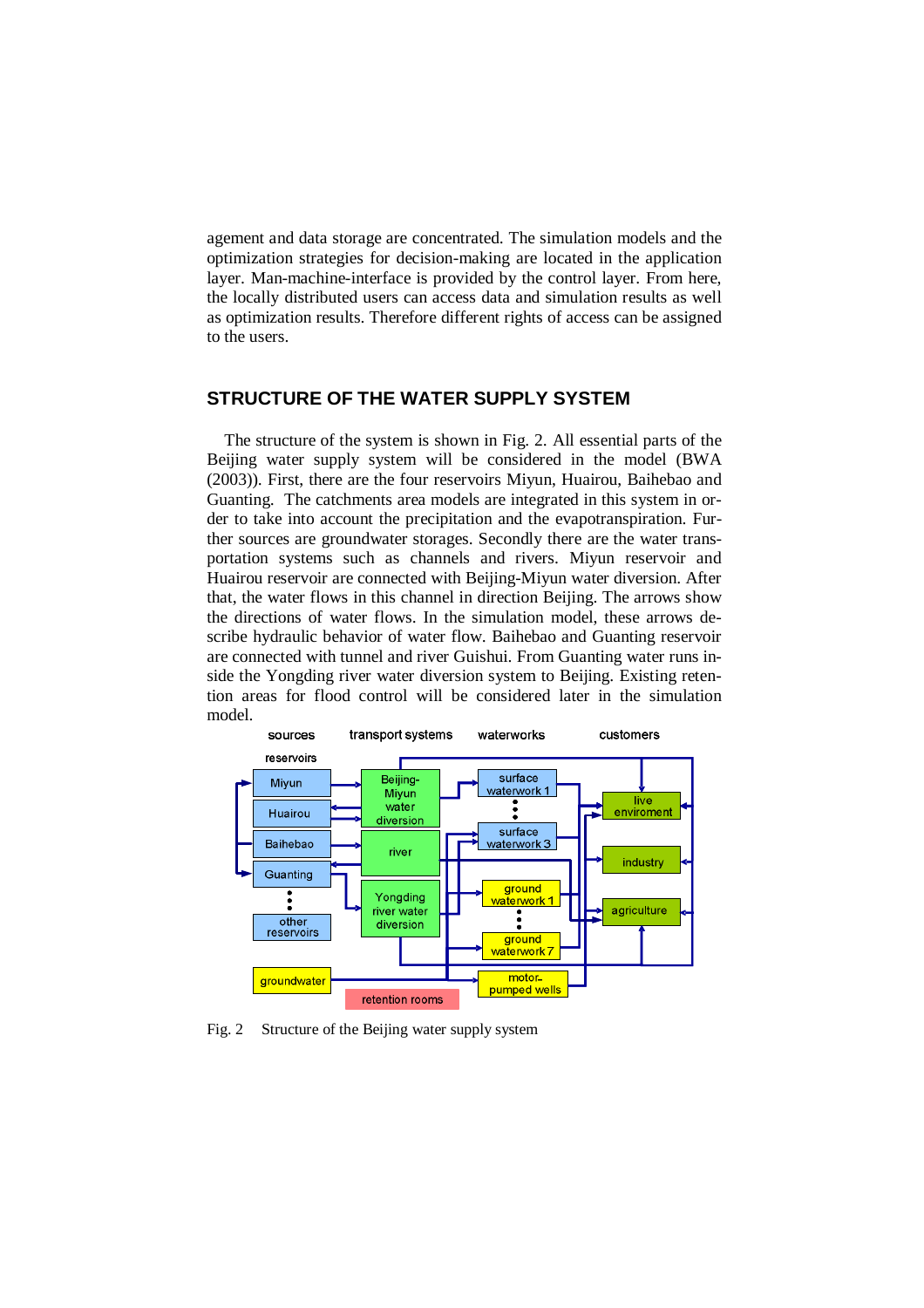The surface water from channels and rivers is delivered to the customers in two ways. Either water is delivered directly from the channels to the customers or the surface waterworks distributing the water. Ground waterworks as well as motor-pumped wells distribute groundwater to the customers. These waterworks are the third part of the Beijing water supply system. The several customers are the fourth part of this system.

## **ELEMENTS OF THE SIMULATION MODEL FOR THE WATER SUPPLY SYSTEM**

This section describes the subsystems of the Beijing water supply systems, which are essential to the creation of a model. The Library "ILM-RIVER" is used for simulation (Pfuetzenreuter & Rauschenbach (2005)). In this library the following modules are available:

- *Catchment area:* The catchment area model serves to assist in longterm forecasting or simulation of water flow at the output of the catchment area. The input values are the measured precipitation and the potential evapotranspiration (ETP). There are three submodels in the overall system. Submodel 1 calculates the net rainwater from the measured rainfall data and the ETP. Submodel 2 computes transportation of surface water (surface runoff), and submodel 3 the drainage of water into the water table (groundwater flow). The model for storage of surface water has non-linear behaviour.
- *Surface water reservoir:* The height and volume of the stored water, taken as a measurement of the storage effect, are the significant parameters for the state of a reservoir. There is usually a non-linear relationship between the two values, which can be represented with a characteristic curve for the volume of a particular reservoir. From the start volume, inflow to the reservoir causes an increase in volume. The system is thus effectively an integrator. If there is simultaneous outflow from the reservoir, the difference between the in- and outflows will cause an alteration to the volume stored. The change in the height of the dammed water can be determined by means of the characteristic curve for the volume.
- *Groundwater reservoir:* A similar model to that applied for the surface water reservoirs is used to simulate the groundwater reservoir. However, there is one difference from the way the surface reservoirs are to be seen. Groundwater storage does not take place in one single homogeneous body of water, but in hollow spaces in the soil. This makes it necessary when creating the model to have regard to a po-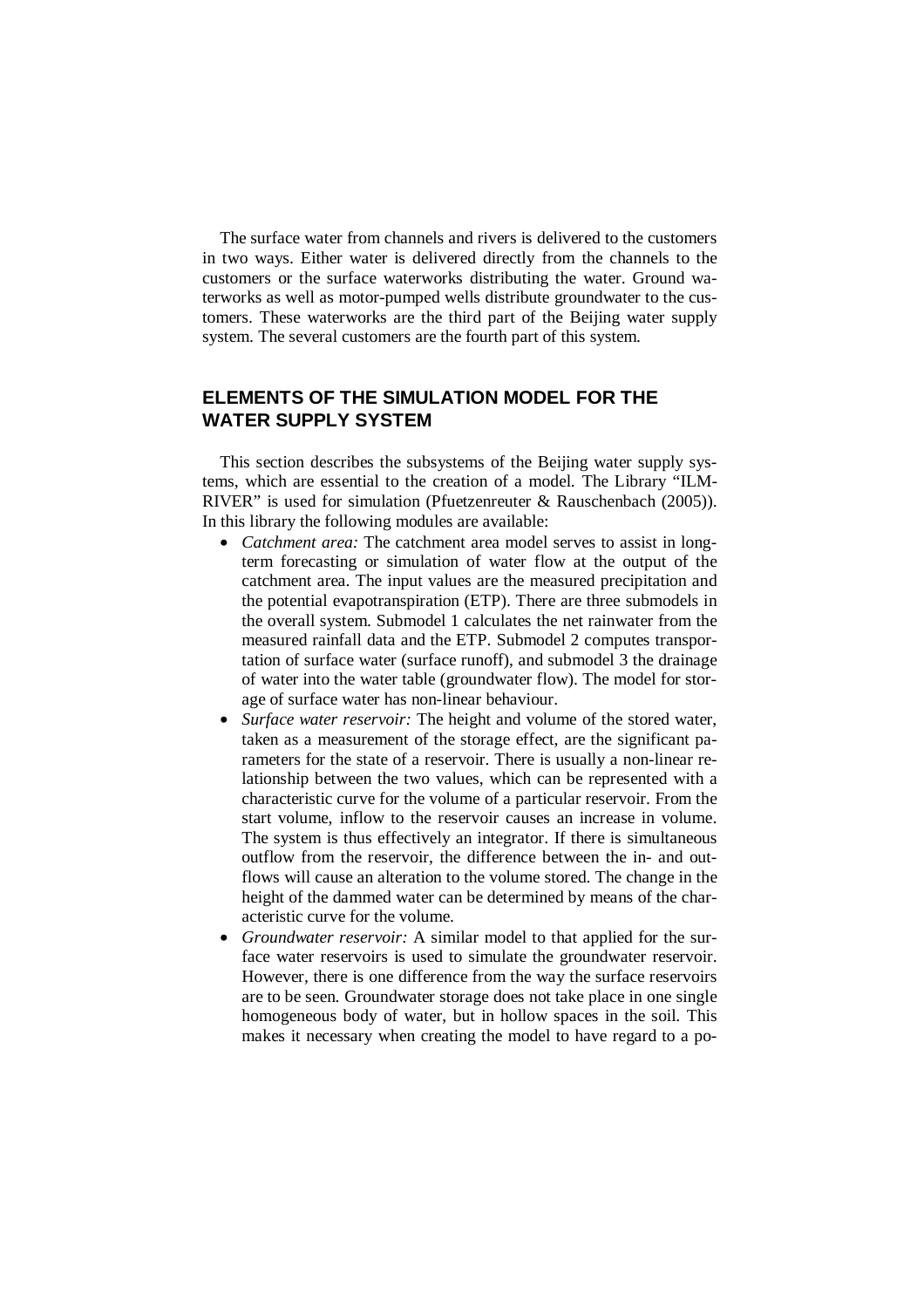rosity factor for the earth. In the case of the model for groundwater storage, if the same quantity of water enters the same absolute volume for storage as in the surface storage model, there will be a greater rise in the water level. The model reflects this.

- *Waterworks:* There are waterworks for both groundwater and surface water in the Beijing water supply area. The same model is used to simulate both types. The task of the waterworks is to satisfy customers' demand for water from an available reservoir or water flow. It is necessary to take into account the supply limits for a waterworks, which are determined by the design of the works.
- *Pumping stations:* The pumping stations are modelled in the same way as the waterworks, because, for the purposes of this simulation model, it can be said that a pumping station works as a waterworks does.
- *Rivers and channels:* The flow characteristics are represented in this rough simulation model by simple lag elements of the first order combined with dead-time elements. In the detailed models to come, the hydrodynamic behaviour of a conduit will be depicted by resolution of higher order partial differential equation systems such as the Saint-Venant equations. Using the solution at present selected, the runtime of the water in the river or channel can be described as well as can be described the alteration in energy/shape of a surge of water as it proceeds through a section of conduit.
- *Data generator:* As there are certain input time series, which are not known, the simulation system has to be provided with assumed values for them. Instances of this will be the time series for precipitation or for consumption. The sample time is one hour.

### **5 SAMPLE SIMULATION**

To prove that the simulation model works, a rough approximation of the Beijing situation was taken as a sample for simulation. A time series for a year's precipitation divided into hourly steps was generated for the purpose, as was a similar set of evapotranspiration values. Parameters based on experience were entered into the catchment area model. The various characteristics for reservoirs were also created, though in this case all that was known was the storage capacity. The geometry of the reservoirs was based on assumptions. An annual figure for the water surface evaporation which was matched to the actual conditions was assumed (and divided into the relevant series of values). The dead-times and delay-times for the riv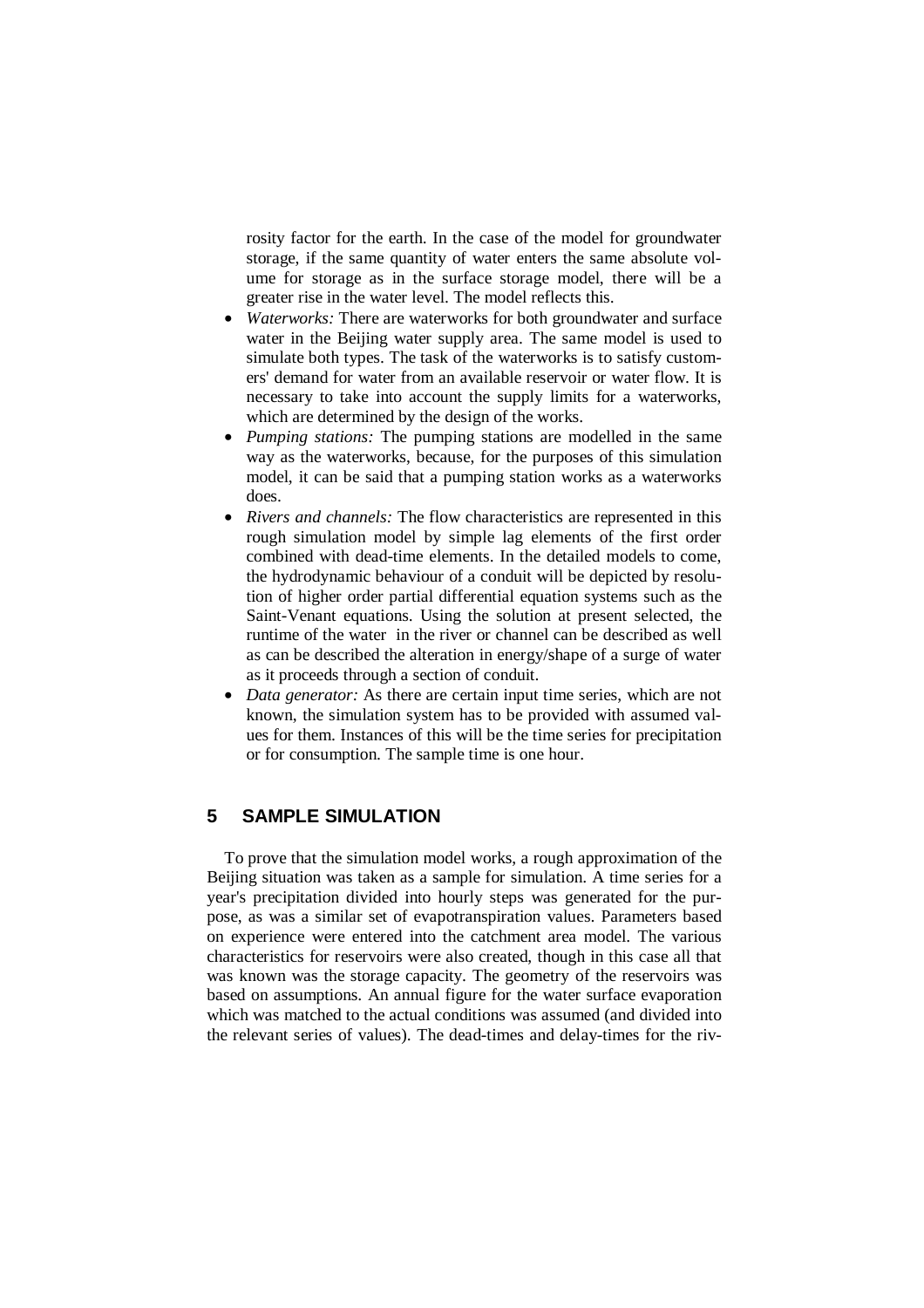ers and the channels (both above and below ground) were approximated and taken over. Consumption characteristics were generated as a series for the year with a figure for every hour, and the relevant consumer demand linked to the appropriate waterworks, pumping stations and storage facilities (reservoirs and groundwater). Fig. 3 shows time series of precipitation and evapotranspiration for the year at hourly intervals. The sum of precipitation for the year is 578 mm.



Fig. 3 Assumed annual rainfall and evapotranspiration for the Beijing area

Only the one year total consumption of water of the individual customer groups was known. Assumptions were therefore made for the time series of the water demand.

Some simulation results shall be shown now. The water flowing from the Beijing catchment area in the form of groundwater flow as well as the water level in the groundwater storage are represented in Fig. 4. The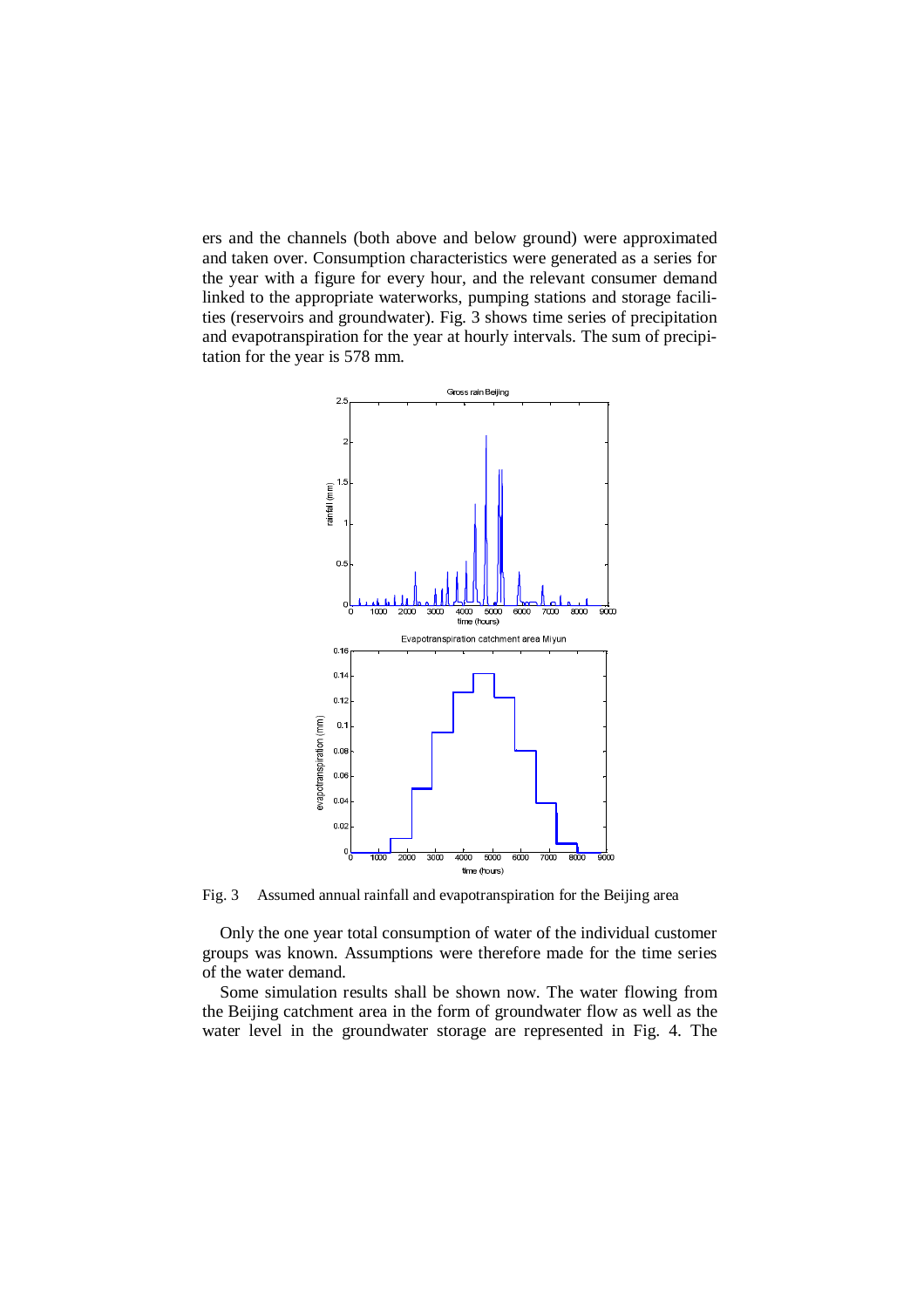maximum of the catchment output is postponed by approximately 1000 hours from the time of maximum precipitation and considerably smoothed. At the beginning of the year the water level is still 20 m. At the end it is 19.38 m and so has dropped by 62 cm a year. Changes to the water table are positive under the influence of additions from the catchment area and from channels and the river network, and negative under the influence of outflow to waterworks and pumping stations.

Fig. 5 shows the water inflow into the Miyun reservoir and the appropriate water level. The peaks of the inflow can get up to practically 1000 m<sup>3</sup>/s. The inflow from the groundwater was set at zero at the beginning and is characterised by a large delay-time and dead-time, groundwater flow is barely noticeable before 4000 hours have passed. At the end of the year it is still there, at 50  $m<sup>3</sup>/s$ . The figure taken for the beginning of the year was 24 m, the maximum level. At the end of the year the reservoir does still have a level of 22.5 m. The downward slope in the graph between 0 and 4300 hours is to be attributed to the effect of evaporation, of water diversion into the Beijing-Miyun channel at 50  $m<sup>3</sup>/s$ , and into the river Chaobai at 30 m³/s, and of the demand from the No. 9 waterworks at approx. 10 m<sup>3</sup>/s. The little additional groundwater coming from the catchment areas fails to compensate for these outflows. The start of the rainy season becomes apparent at 4300 hours. The inflows are then greater than the outflows. The water level rises until about at the 7000th hour. After that, the outflow again dominates and the level at the end of the year is 22.5 m. If the outflow regime selected is continued, a similar inflow figure over 5 years would mean that considerable restrictions must be set on consumption.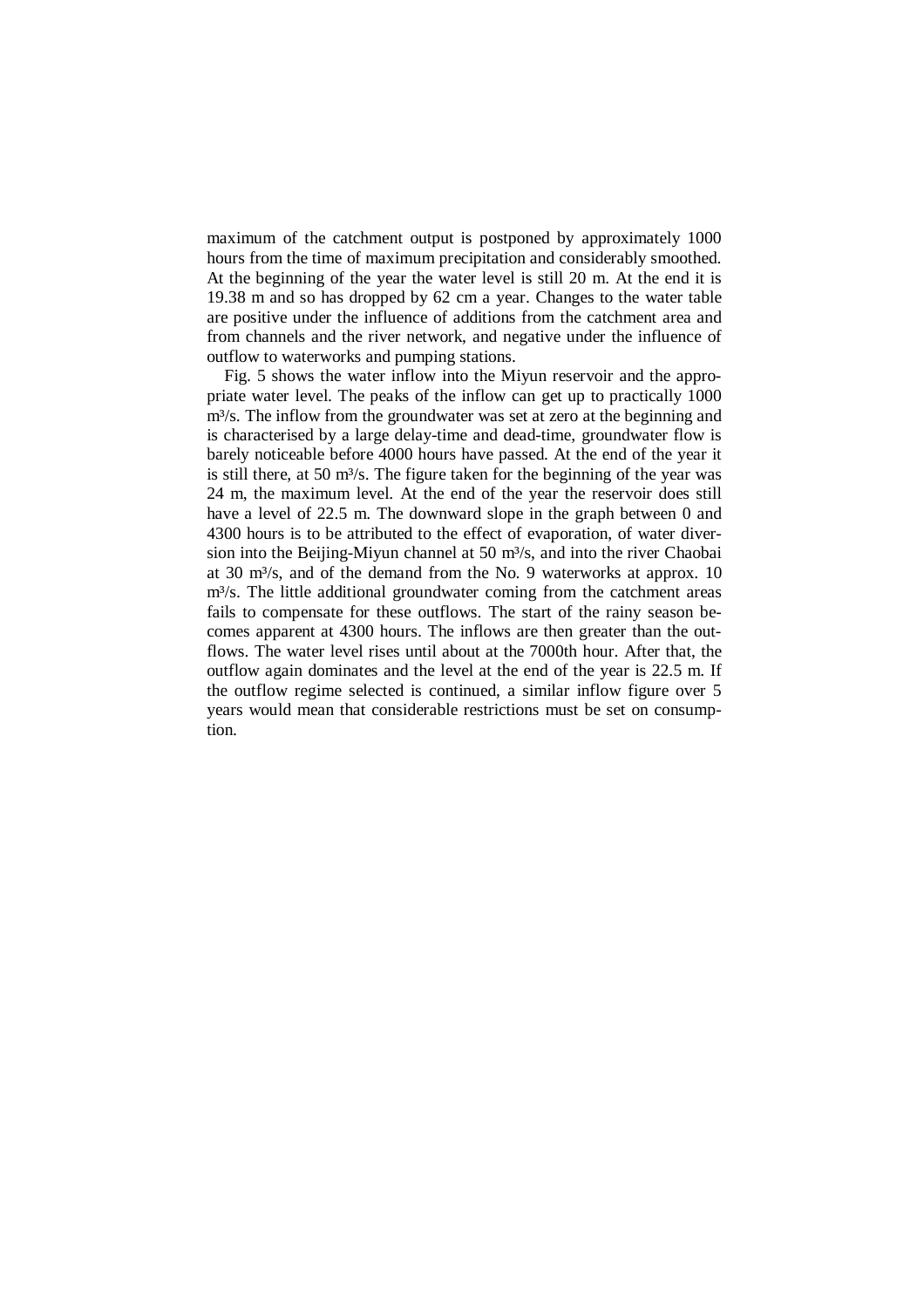

Fig. 4 Inflow of the city catchment area into the groundwater storage of the city region and the water level of this groundwater storage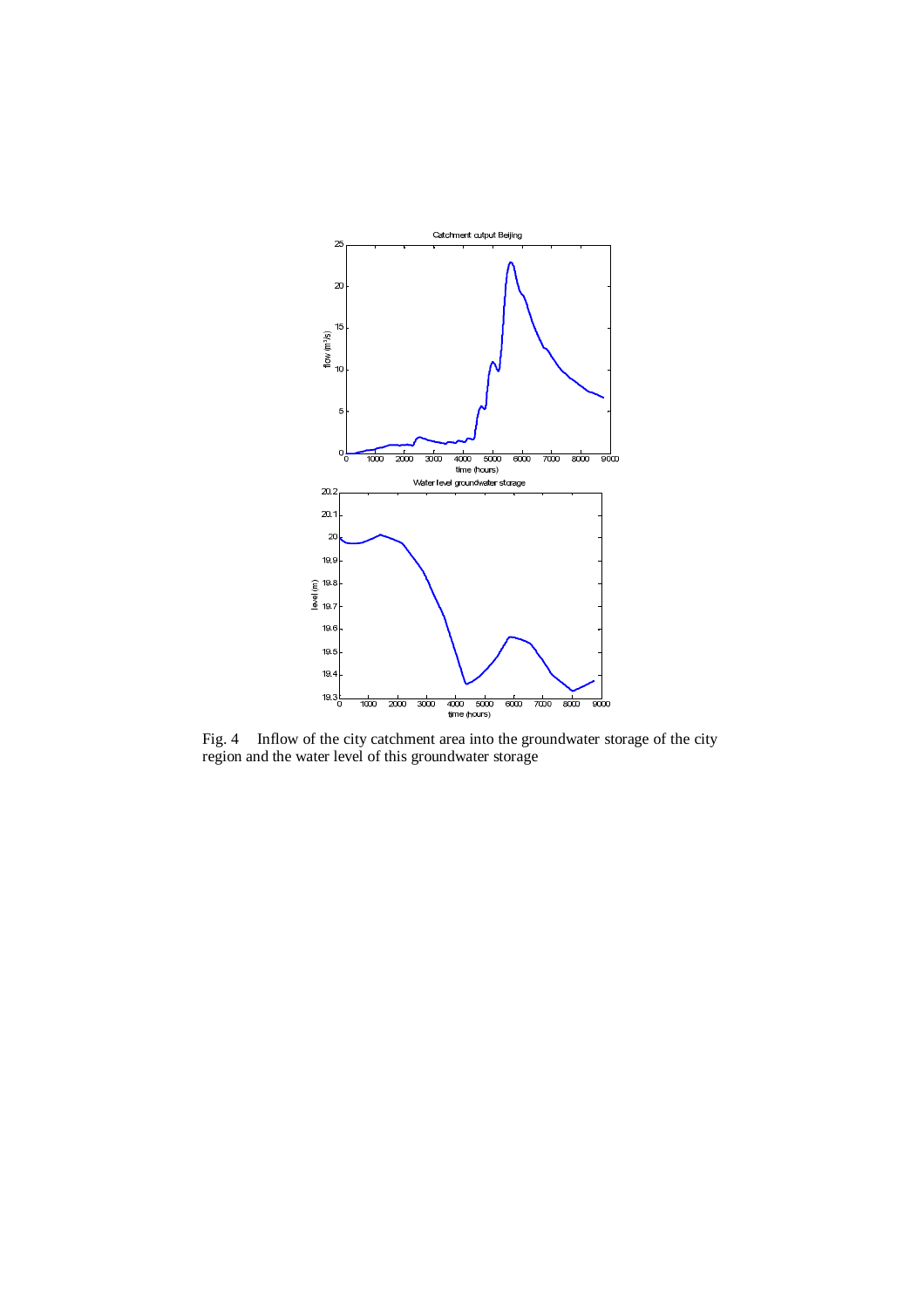

Fig. 5 Runoff from the catchment to Miyun reservoir and water level in the Miyun reservoir

# **GOAL FUNCTION FOR OPTIMIZATION**

One can take the above-mentioned simulation results as a basis for characterizing the water supply situation in Beijing as follows (Rauschenbach & Gao. (2005)):

- The surface water and groundwater resources are decreasing.
- Main part of precipitation is concentrated on months July and August.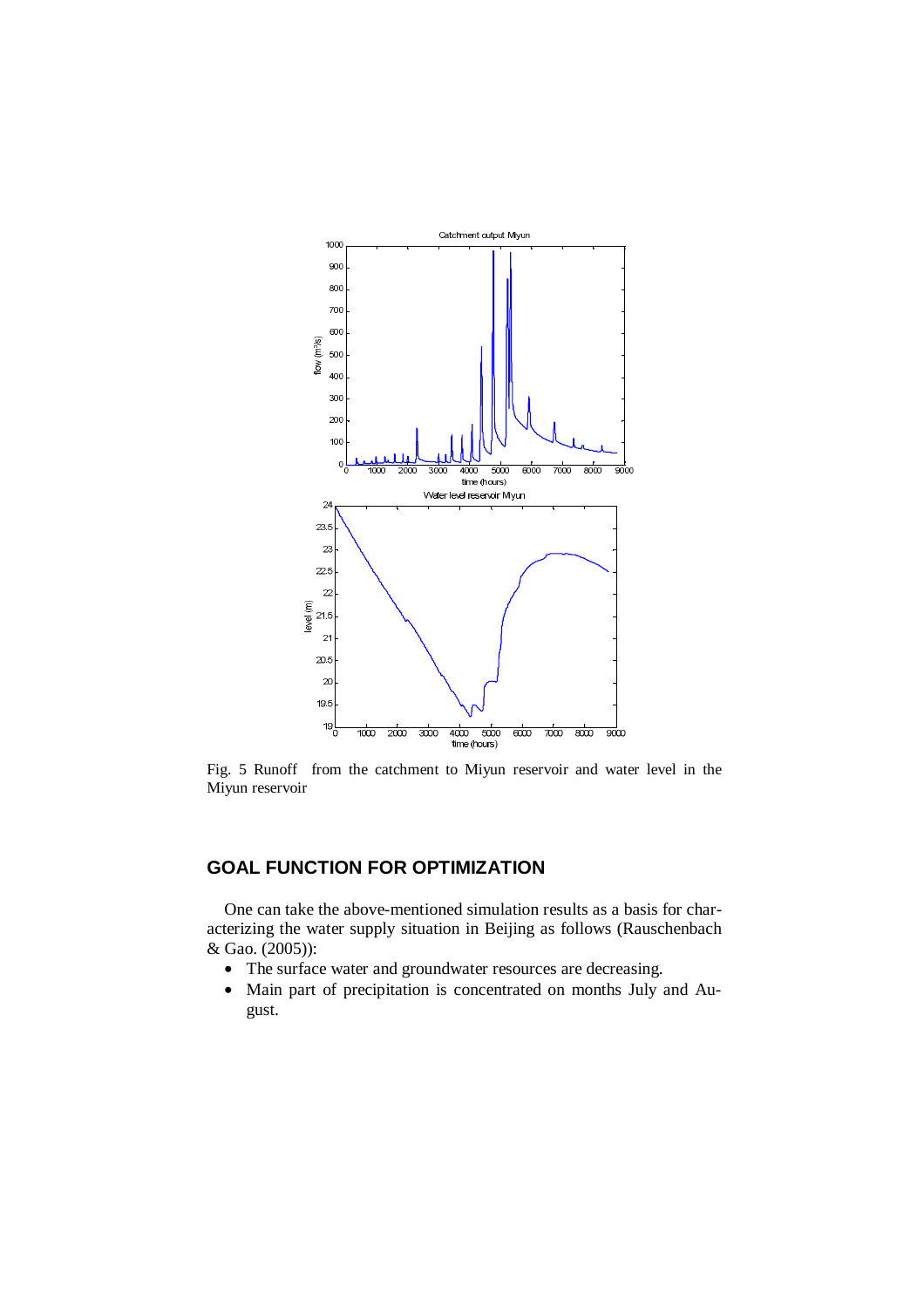• The demand of drinking-water and industrial water will increase in next years.

Therefore, essential aims of the project are to prevent the water resources (especially groundwater) from decreasing and to guarantee the water supply of households, industry and agriculture. In order to achieve these goals a multiple criteria optimization problem has to be solved (Ehrgott (2005), Soncini-Sessa, R.. & others (2000)). A first approach for a goal function I(t) to be minimized is defined as follows:

$$
I(t) = \alpha_1 \cdot I_1(t) + \alpha_2 \cdot I_2(t) + \alpha_3 \cdot I_3(t) + \alpha_4 \cdot I_4(t)
$$
 with  $\sum_{i=1}^{4} \alpha_i = 1$ .  
In this equation the sub criteria have the following meaning:

1. The groundwater level change  $\Delta H_G(t)$ :

$$
I_1(t) = \begin{cases} \min(-\Delta H_G(t)) & \text{for} \quad 5 \text{ to 9 years} (\Delta H_G(t) \le 0) \\ \Delta H_G(t) & \text{for} \quad 10 \text{ to 14 years} (\Delta H_G(t) \approx 0) \\ \max(\Delta H_G(t)) & \text{for} \quad \ge 15 \text{ years} (\Delta H_G(t) > 0) \end{cases}
$$

2. The supply deficits of households  $D_H(t)$ , industry  $D_I(t)$  and agriculture  $D_A(t)$  in the following two possible forms:

a. Mean deficit:

$$
I_{2,3,4}(t) = D_{H,I,A}(t) = \frac{1}{n} \sum_{i=1}^{n} (d_i - s_i)^+
$$
  
with  $(X)^{+} = \begin{cases} X & \text{for } X > 0 \\ 0 & \text{for } X \le 0 \end{cases}$ 

with  $d_i$  demand per time unit and  $s_i$  supply per time unit.

b. Days or months with deficit:

$$
I_{2,3,4}(t) = D_{H,I,A}(t) = \sum_{j=1}^{n} g^{j}
$$
  
with 
$$
g^{j} = \begin{cases} 1 & \text{for} & s_{i} < d_{i} \\ 0 & \text{otherwise.} \end{cases}
$$

In the next phase of the project, this goal function will be used for the optimization of water resources allocation in Beijing. That means the DSS delivers optimal trajectories (in the sense of the goal function) for the control of reservoirs, sluices pumping stations etc. An essential precondition for this way of proceeding is the simulation model above described.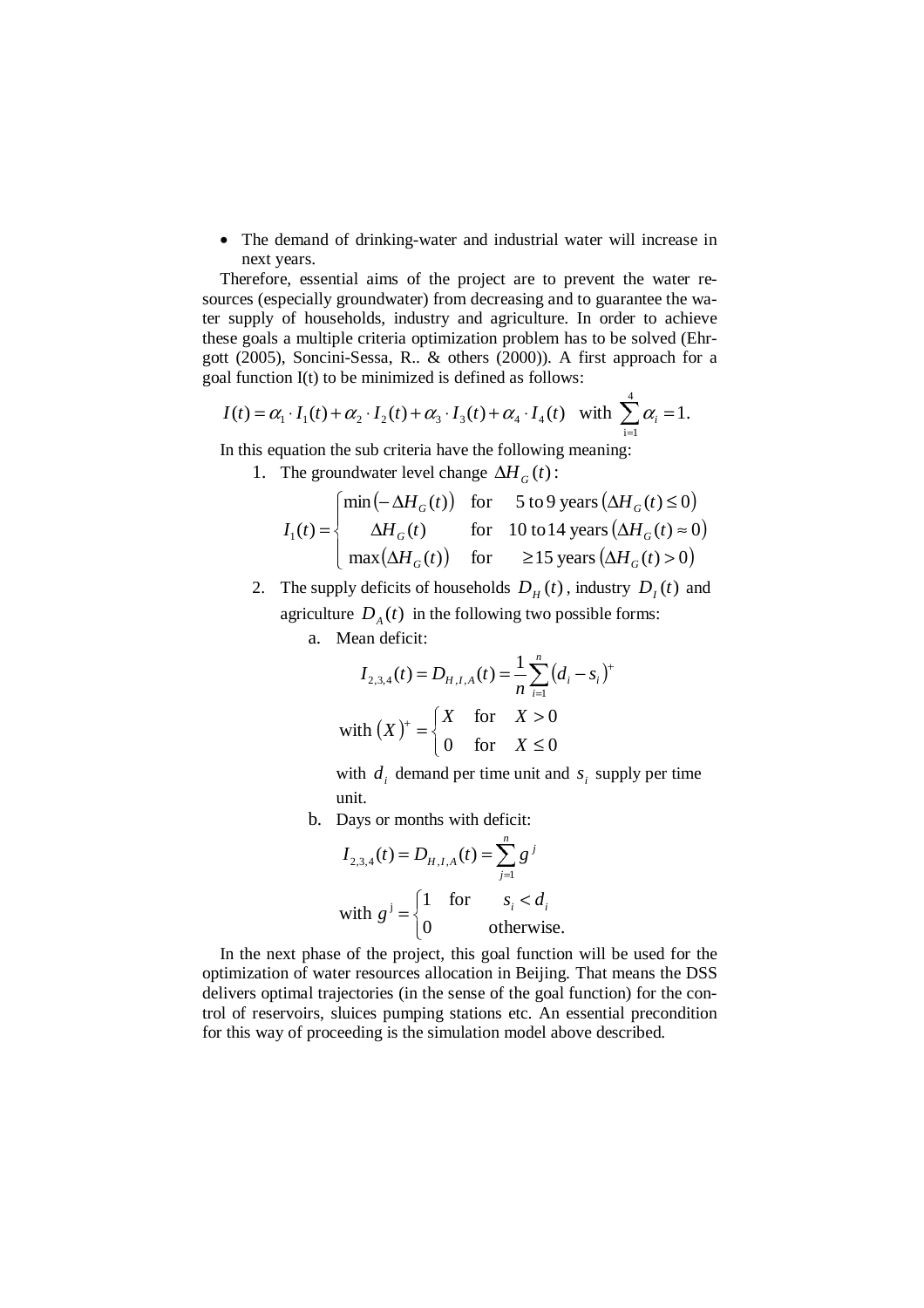#### **SUMMARY**

For the planned "Capital Water Resources Allocation Decision Supporting System" a simulation model of the water resources and the water supply system is indispensable. That is why in the first step of the joint Chinese - German project "Toward Water-Scarcity Megalopolis's Sustainable Water Management System" a rough simulation model has been developed. The advantages of this simulation model are that

- the main trajectories of the Beijing water supply system are simulated,
- the water levels in reservoirs and groundwater storage are simulated,
- the user of the model can modify its parameters with ease, thus adapting it to the supply system as found,
- it is also possible to adapt the structure of the simulation model (e.g., to take account of new building works),
- calculations on alternative scenarios can be carried out to answer questions of the "What will happen if ...?" type, including questions relating to best or next best means of operating the water reservoirs or how they are likely to be replenished in the near future according to forecasts of rain or snow,
- use of the model takes place through an easy to use human-tomachine interface (the software toolkit MATLAB/SIMULINK was used to program the simulation model).

Now the project partners are working on enhancement of the presented rough simulation model. A more detailed simulation model is in the process of development. The bases for this model are detailed information about the structure of the elements of the Beijing water supply system as well as extensive data sets of measured historical data.

In that process, the simulation tool will have to be adapted to fit the tasks required for the decision support system. Both are necessary: sufficient accuracy to meet the needs of the intended application, and sufficient simulation speed to enable swift and reliable weighing of alternative decisions (Rauschenbach & Wernstedt (1999)). And neither of these necessities is too much to expect of the model here presented.

Optimization methods are used for the decision making process. Thus, it is necessary to define a goal function for use in the optimization algorithm. A first possible goal function in form of a sum criterion was presented in this paper. This will be the starting point for the next phase of the project. The planned decision support system will be developed, will be tested and will be taken to use until 2008.